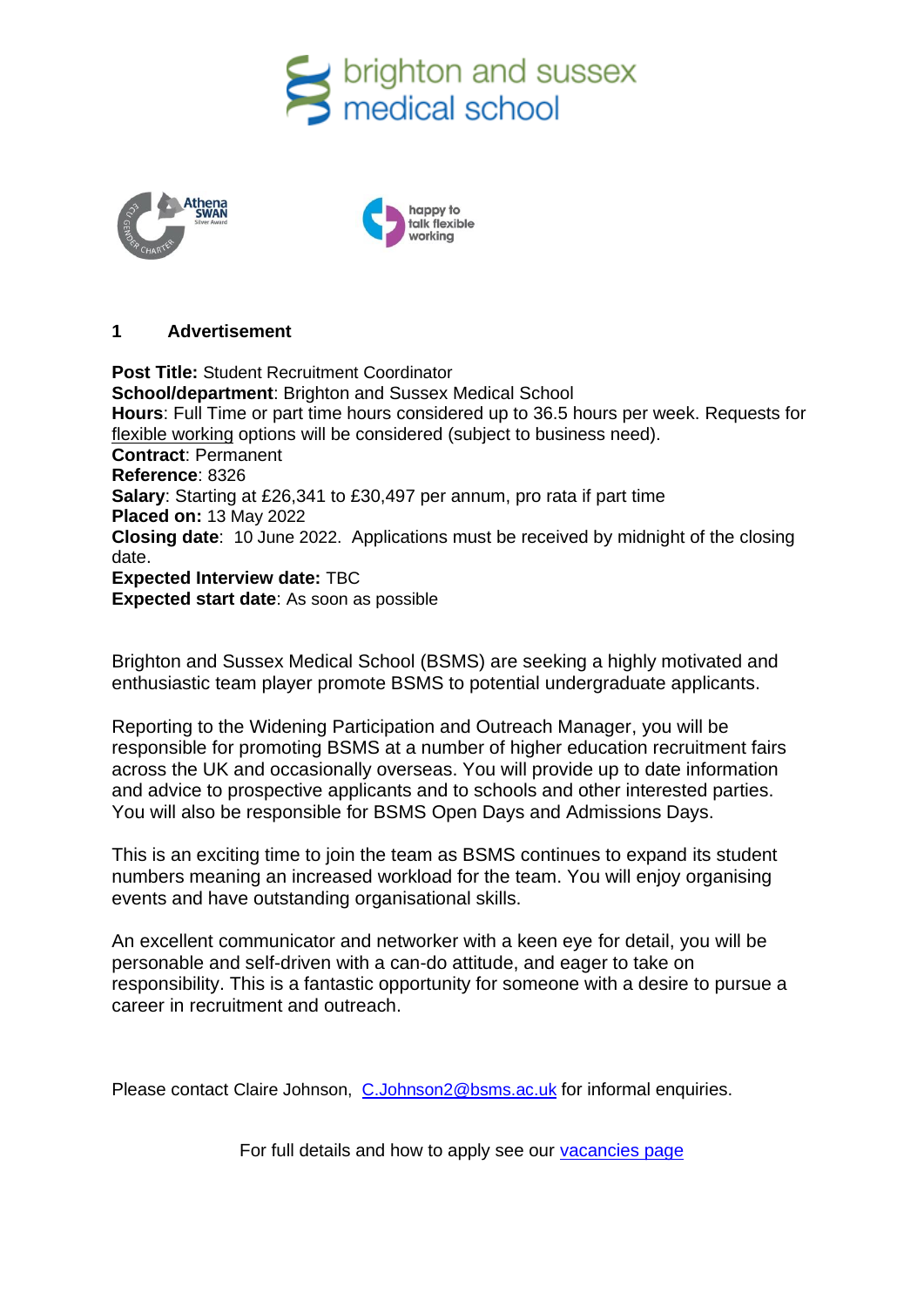[www.brighton.ac.uk/jobs](http://www.brighton.ac.uk/jobs) [www.bsms.ac.uk](http://www.bsms.ac.uk/)

*The University of Sussex values the diversity of its staff and students and we welcome applicants from all backgrounds.*

#### **2. Brighton and Sussex Medical School and partners**

**Brighton and Sussex Medical School** is an equal partnership between the Universities of Sussex and Brighton together with NHS organisations throughout the South East region. Find out more at: bsms.ac.uk/about

**The University of Sussex** is a leading research-intensive university near Brighton, currently ranked top 20 in all major league tables. Find out more: http://www.sussex.ac.uk/about/

**Brighton and Sussex University Hospitals Trust** is the regional teaching hospital working across two sites: the Royal Sussex County Hospital in Brighton and the Princess Royal Hospital in Haywards Heath. Find out more: bsuh.nhs.uk/about-us/

**Sussex Partnership NHS Foundation Trust** specialises in working with people who are experiencing mental health difficulties and those with learning disabilities, across Sussex, Kent and Hampshire. Find out more: sussexpartnership.nhs.uk/about-us

**The University of Brighton** is a complex and diverse institution with a long and distinguished history of applied research. Find out more: brighton.ac.uk/about-us/

#### **3. Job Description**

Job Description for the post of: Student Recruitment Co-Ordinator

Department Brighton and Sussex Medical School, Admissions Team

Section / Unit / School Location Professional Services, University of Brighton, Falmer Campus (with travel to other BSMS sites, local schools and community groups as required. Will also include occasional Saturday work and overnight stays when travelling)

Grade 5

Responsible to Widening Participation and Outreach Manager

Responsible for N/A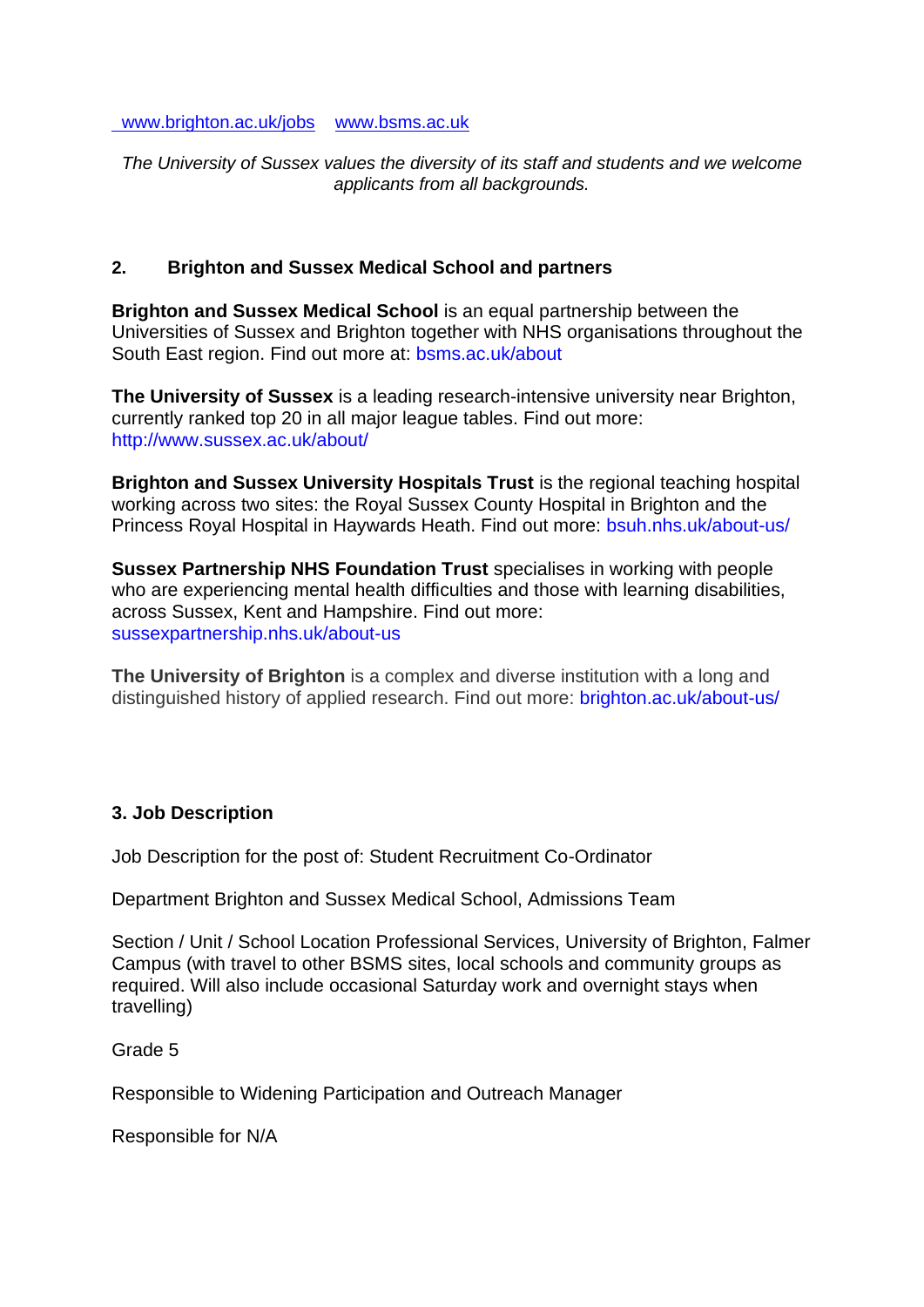This post is central to the student recruitment work of the Admissions Team at Brighton and Sussex Medical School (BSMS). The role of the Admissions Team is to manage the policy and process of undergraduate admissions to BSMS and to raise aspirations and widen participation into medicine. It provides advice and information in response to enquiries from prospective students (and their parents or carers, teachers/tutors, schools and colleges), other members of staff in the University of Sussex and the University of Brighton, and to external bodies such as UCAS.

The post-holder will work to encourage suitably qualified students to apply to BSMS and to ensure that a BSMS education is seen to be a realistic and worthwhile opportunity. This involves the organisation, co-ordination and delivery of local, regional and national recruitment events and activities in line with the BSMS's widening participation and recruitment strategy.

The responsibilities listed represent those typical for a Student Recruitment Coordinator but may vary dependent on individual projects. The post holder will be required to work 10-15 weekend days each year, there will also be some evening work, for which time off in lieu will be given. There will also be the need for a number of overnight stays away from home.

The Head of Admissions may also, from time to time, require the role-holder to perform other duties appropriate to the grade.

## **4. Person Specification**

#### **PERSON SPECIFICATION: SKILLS / ABILITIES**

|                                                              | Essential | Desirable |
|--------------------------------------------------------------|-----------|-----------|
| Ability to confidently deliver a high standard of oral       | Y         |           |
| communication to a wide audience ranging from academics to   |           |           |
| school children                                              |           |           |
| Ability to produce written copy that is accurate and         | Y         |           |
| understandable to target audiences e.g. students / parents / |           |           |
| schools                                                      |           |           |
| Competent IT user – use of word, excel & email               | Y         |           |
| Well-developed administrative and organisational skills with | Y         |           |
| real attention to deadlines                                  |           |           |
| Ability to prioritise workload appropriately                 | Y         |           |
| Ability to organise and manage successful on and off campus  | Y         |           |
| events that appeal to a range of different audiences         |           |           |